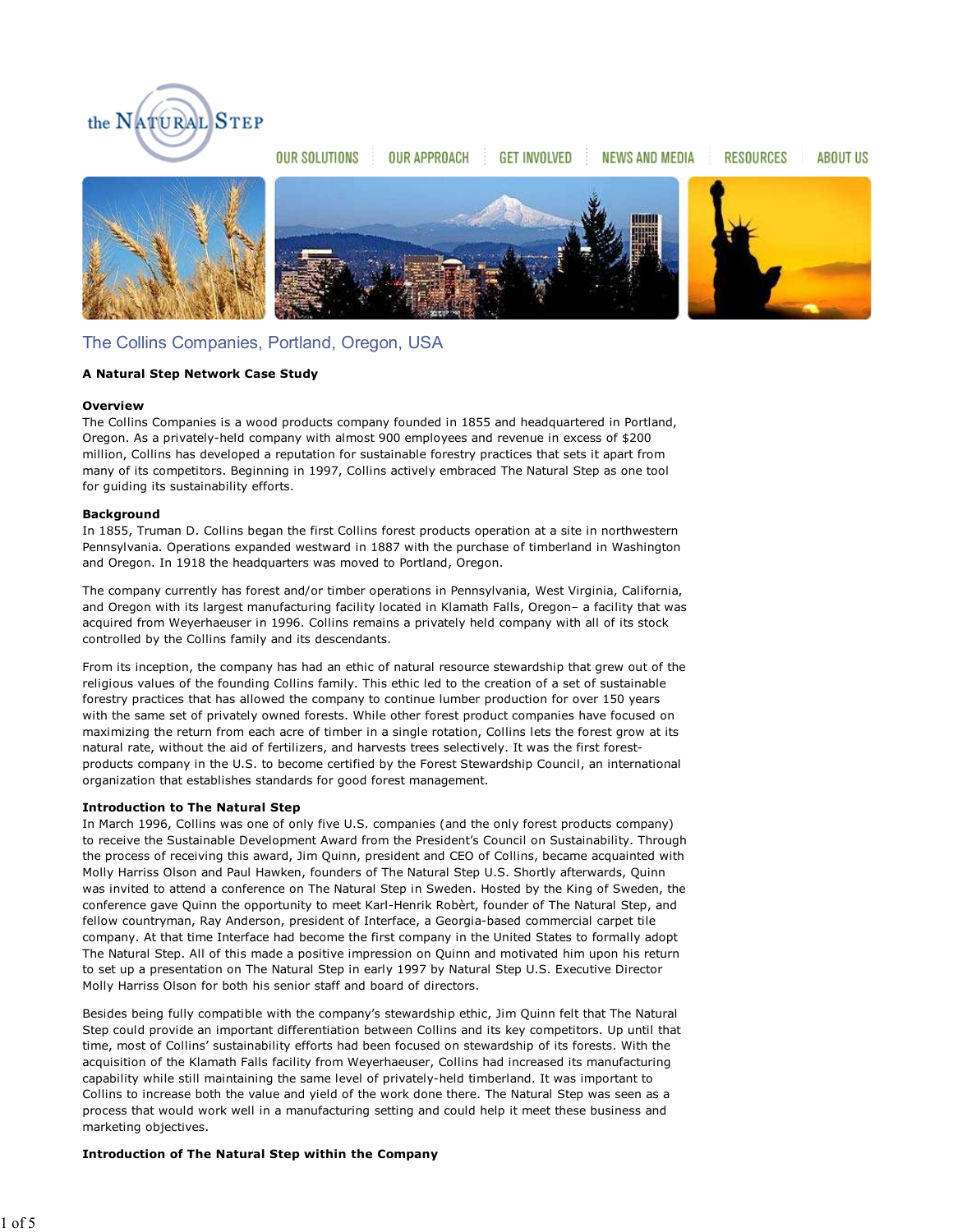After the Molly Harriss Olson visit, the Collins board of directors and senior management team formally embraced The Natural Step (TNS) as a guide to its long-term sustainability efforts. As part of this commitment the group stated that the long-term goal of Collins would be for all business and operational decisions to be measured against the four TNS system conditions. To initiate the introduction of TNS, the Collins management chose its Klamath Falls facility. Klamath Falls is Collins' largest facility with over 300 employees. Morale had deteriorated prior to Collins acquisition from Weyerhaeuser, and Collins was particularly interested in changing that by imparting the Collins values and sustainability practices to that operation.

In the spring of 1997 Russ Barton, a consultant with TNS training, conducted a one-day training program on The Natural Step for half of the supervisors at Klamath Falls. Afterwards, Travis Wilson, a particleboard fiber buyer at Klamath Falls, was appointed Natural Step facilitator for that facility and was given the mandate to carry out the directive of Jim Quinn and senior management to implement the TNS principles. A TNS implementation plan was developed by Wilson (see the attached Exhibit 1: "Integration of Business Strategy and Sustainability for Collins Products") that called for educating all Klamath Falls plant employees within three months.

Wilson attended a week-long, national TNS train-the-trainer workshop in Santa Fe, New Mexico during May 1997. Upon returning, he formed a core team with four other employees who were highly respected at the Klamath Falls facility and brought credibility to the Natural Step effort.

As a part of their team-building process, Wilson and the other members of the Klamath Falls TNS core team attended EcoTech III, a sustainability conference held in Monterey, California in September 1997. The team's goal was to expand its knowledge about sustainability beyond what it had heard with TNS. Additionally it visited the 96,000-acre Collins Almanor forest in northern California to learn first hand about Collins sustainable forestry practices.

The team sees its mission as being responsible for implementing sustainable practices for as long as the members work at The Collins Companies. Its first task was to train the remaining Klamath Falls employees and solicit employee suggestions for environmental improvements. At first, team members met twice monthly to keep things moving; now they meet as needed.

#### **Training of Employees**

After its own training, the team of five used the national TNS training material as a foundation for developing a two-to-three-hour presentation for employees.

The training team calls its process "Journey to Sustainability" instead of The Natural Step. This is partly because it has modified some of the TNS material but also because the team wants to sell sustainability, not TNS per se. What it has retained is the scientific basis for TNS along with the four system conditions. It has added material about Collins' forestry practices and history of forest stewardship, and it has modified the training materials to fit its audience, which includes some employees who have not completed high school. The team completed the training of employees in October and November 1997. Each trainer/coordinator trained the employees in his/her department in groups of 25.

New hires receive a shortened version of the initial training, and each year Collins sends two employees (companywide) to the basic training workshop offered by the Network.

#### **Application of TNS Principles**

Because of the long-term impact of installing new capital equipment, one of the first decisions Collins made was to evaluate any changes or additions to its manufacturing systems and associated capital expenditures against TNS principles. A TNS evaluation document was created and is currently used whenever capital projects are considered.

The second area of interest was in product development, and one of the first TNS applications was in the development of particleboard. Particleboard must meet certain U.S. standards regarding the off-gassing of formaldehyde. After the TNS training, one of Collins' sales personnel lobbied for the company to raise its sights by meeting the European standard, which is three times more stringent than the U.S. standard. The company agreed to do so and feels that this not only gives it a competitive edge in the U.S. but also opens up new markets overseas.

After employees were trained, a system was established to take advantage of their ideas and enthusiasm. Employees could speak directly to a JTS Team member or put a note in a suggestion box at one of the JTS information centers. As interest coalesced around specific projects, teams formed to refine the ideas.

#### **Results**

By February 1999, employees had formed into teams, including energy, water, air, recycling, and product development and come up with innovative ways to turn waste into resources. Over 100 projects were suggested the first year.

**Energy**. Collins' first two capital projects reduced power use substantially. The heat from ovens that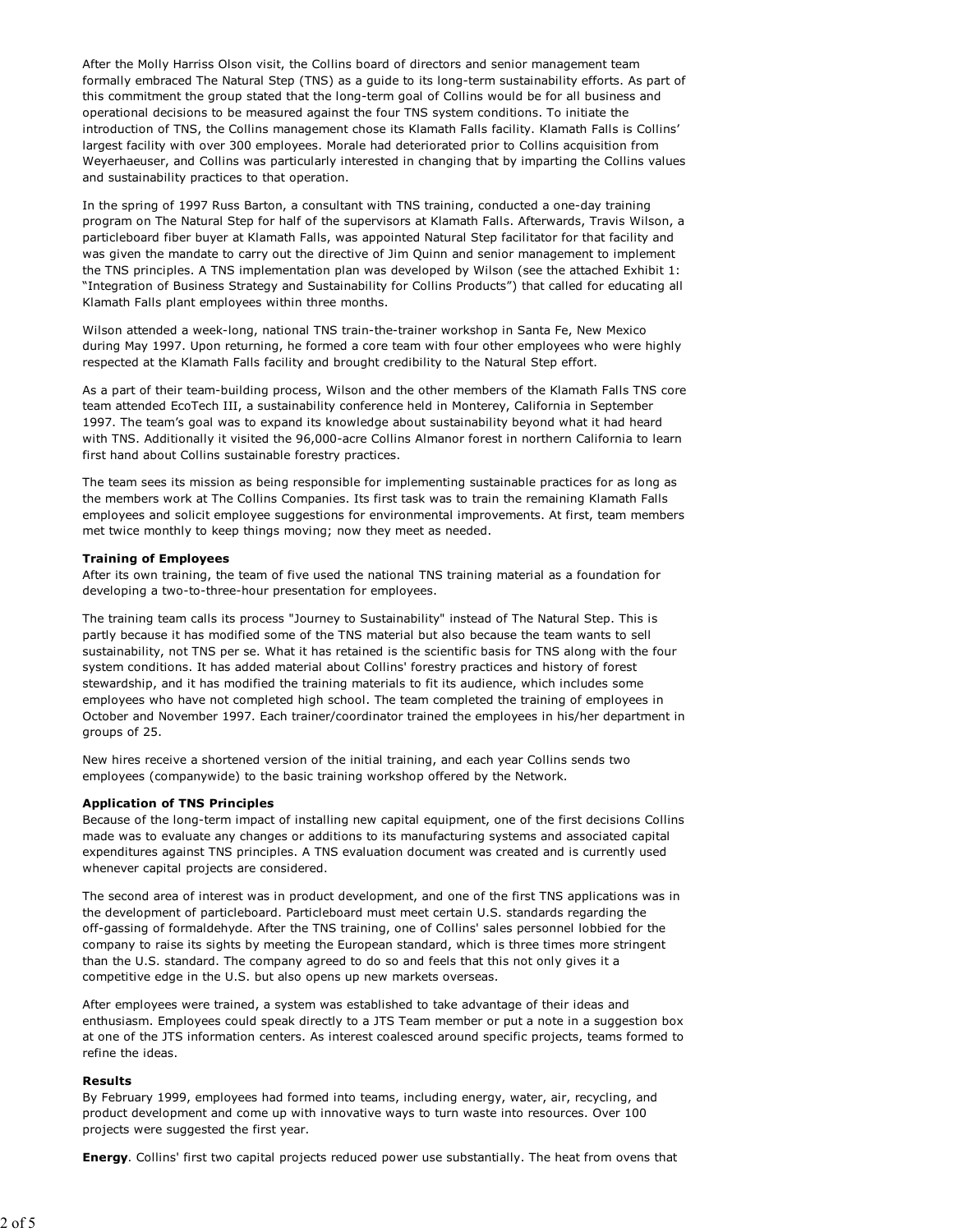cure hardboard coating is now reclaimed, run through a heat exchanger and sent back to heat the building. At the particleboard plant a new 300-horsepower motor now does the work previously done by six, saving \$118,000 per year in electricity costs. These projects had a financial payback of four and two years respectively. Two other first-year projects are below:

• By taking condensate from the veneer dryer and turning it into flash steam to heat water, plywood workers on the energy team saved the company \$152,000 per year.

• Making steam traps more efficient is saving \$25,000 per year. Finding one-third of the traps in disrepair, workers took them apart, cleaned, and rebuilt them and established a new preventive maintenance system. Now, much less natural gas and electricity are needed to pump water through the traps.

The energy team has continued to be active, and further projects, such as capturing waste heat, replacing equipment with more efficient models, and installing lighting controls have resulted in continued savings.

**Waste**. New equipment was installed that allows sander dust to be incorporated into particleboard. This dust, which was previously burned in a boiler, actually improves the appearance of the board in addition to saving \$563,000 per year and reducing air emissions.

A decision was made to stop using the on-site landfill. Piles of old chips, which used to be landfilled, were sold to an energy recovery facility, a cleanup that generated \$18,000 in revenue. Waste products, such as wood and packaging, are reused, recycled, or burned for fuel. Cardboard is baled and resold. The hardboard plant returns pallets and other packaging to vendors for reuse and sent a letter asking vendors to use biodegradable packing material.

The particle board plant began purchasing glue in bulk rather than in 350-gallon totes. A bulk tank was installed, and tanker trucks now deliver 4,250 gallons at a time. Not only did this save in transportation fuel, but it also reduced the glue residue that was left in the totes, and the difficulty of cleaning it out so the totes could be reused. Cost savings amount to almost \$26,000 per year.

**Water**. A new main condensate line was installed that saves \$35,000 annually and 22,000 gallons of water per day. This is equivalent to the amount of water you would save if you did not take showers for three years. As a result of a contest for water conservation measures, a leak was found in the sort yard. Fixing it saved 525,000 gallons per year. As a test, one of 50 watercooled air conditioners, was replaced with an air-to-air type. Now, all of the water-cooled air conditioners are being replaced.

The water team in 1998 set itself a goal of eliminating the discharge of warm wastewater into the Klamath River within five years, and this has been achieved. A system of wetlands to accept all industrial waste water was designed by an expert internationally recognized in the field of constructed wetlands. The nutrients are taken up by plants, and the water soaks into the ground or evaporates. The previous flow of 800,000 gallons per day of waste water has been reduced to 450,000 gallons in order to meet the capacity of the wetlands.

As JTS matures, it is treated less as a separate program and is more integrated into all aspects of the business. Some teams are no longer active on an ongoing basis, but JTS project teams are organized as needed. Recent projects have incorporated aspects from more than one area, such as air and energy.

Eco-indicators. The original core team generated 80 eco-indicators to measure progress in saving resources, but after two years reduced these to eight. Three were for water—industrial waste water, potable water, and sanitary water—two for waste being landfilled, and three for energy—carbon dioxide emissions, steam/unit of production, and electricity/unit of production. Besides the zero discharge of waste water, three other goals were set: zero particle board and hardboard waste to the landfill, ten percent reduction in electricity/unit of product by 2010, and 15 percent reduction in carbon dioxide emissions by 2009. By 2004, CO2 emissions had already been reduced by 12 percent. Water use, waste water (as noted above), and hazardous waste have all decreased significantly.

**Results in other locations.** After the successes in the Klamath Falls plants, JTS was started at the other locations. At the sawmill in Chester, California, forester Terry Collins traid both salaried employees and then hourly employees in TNS. Sensing that diesel use was the most significant issue, the Chester facility began tracking both diesel and electricity use by department by month and put these number up at the team meetings. Electricity use decreased by 33 percent per unit of production between 2002 and 2005 (part of this due to a new mill), and diesel use, by 32 percent between 2004 and 2005. At the Kane Hardwood mill in Pennsylvania, efforts have focused on new equipment that saves energy and gets more wood out of each log.

The corporate office in Portland made many small changes, such as eliminating disposable cups, composting lunch-room food waste, setting network printer to print double sided, and using Forest Stewardship Council (FSC) certified paper for brochures. When it remodeled its spaces, it was able incorporate green design and materials:

\* To maximize daylight and reduce artificial lighting, it designed in sky lights and glass partitions between office cubicles. Operable windows reduce demand for air conditioning.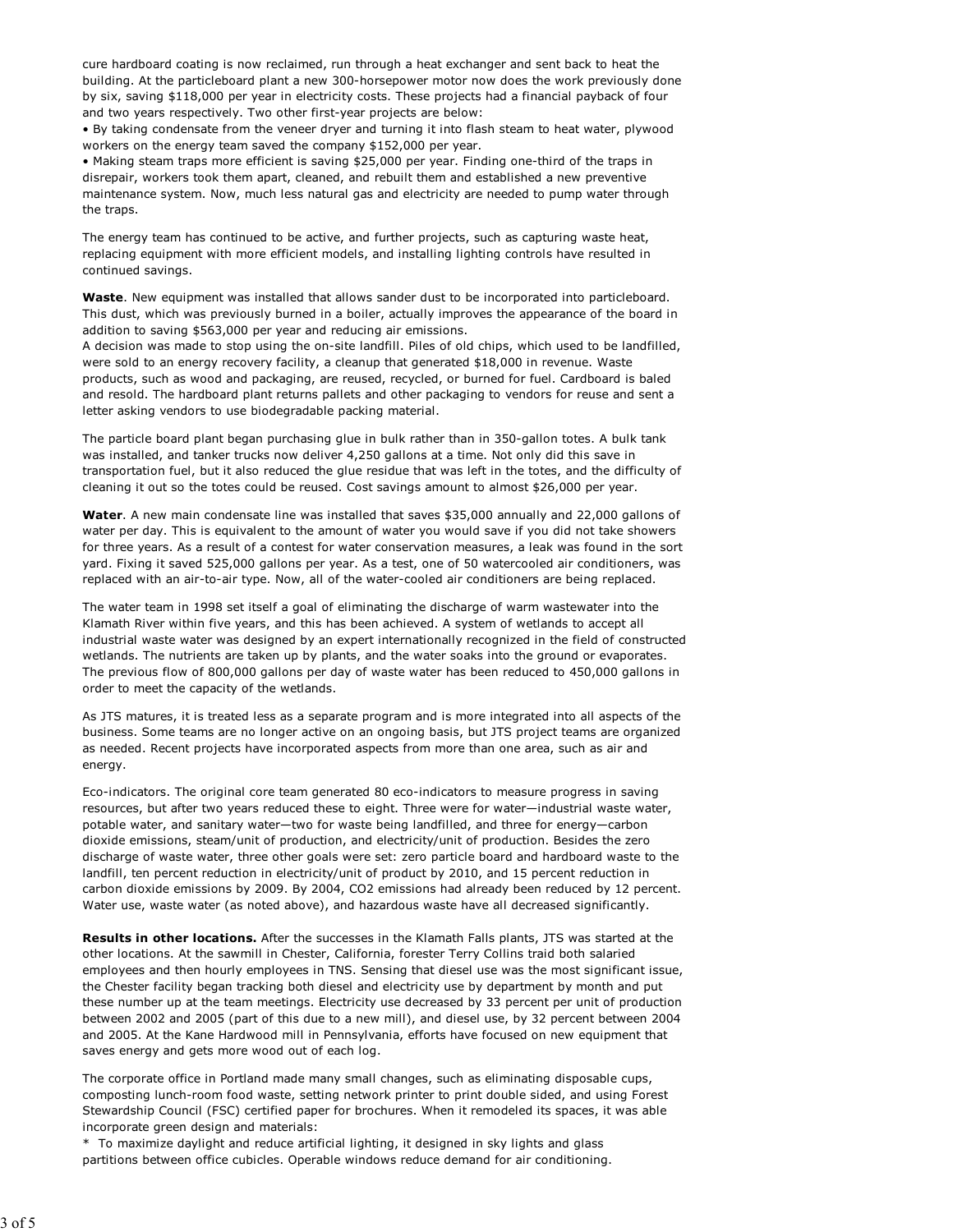\* FSC certified CollinsWood was used for flooring, doors, wall panels, cabinets, and desks.

\* Interface carpet squares were applied with no VOC adhesives; worn areas can be replaced and recycled instead of removing the whole carpet. Marmoleum, made of wood flour, linseed oil, and resin, was used in the kitchen floor instead of vinyl.

\* Armstrong ceiling tiles contain 79 percent recycled fiber and are recyclable.

\* A recycling center has containers for the traditional materials plus batteries, printer cartridges, and overhead transparencies.

\* Showers and lockers were designed in to encourage bicycle commuting. Other benefits. Employees appreciate Collins' commitment to the environment. A positive corporate image raises employee morale and increases the company's ability to attract and keep high caliber people.

Environmentally concerned customers are also attracted to the Collins' philosophy and see TNS as a concrete example of that philosophy at work. Notably, Nike used Collins FSC certified products in the construction of its European headquarters. The Joinery, a fine-furniture manufacturer in Portland, Oregon, extensively uses CollinsWood in its furniture. Collins' reputation has also made it easier for the company to form strategic alliances and develop innovative programs with other companies, government agencies, and non-profits.

Collins, The Joinery, and Neil Kelly Cabinets have done joint promotions at home and trade shows. World Wildlife's Climate Savers program invited Collins to participate; and the company made a carbon reduction commitment under that program. The constructed wetlands project received matching funds from the US Fish and Wildlife Service.

In the late 1990s, these policies attracted favorable attention from the media. Numerous articles were written about Collins in publications including the Washington Post, Christian Science Oregon Natural Step Network

Monitor, Oregon Business magazine, and the Business Journal. In 1996, CEO Jim Quinn accepted a Presidential Award for Sustainable Development from Al Gore at the White House. And in 1997 he received the Green Cross Millennium Award for Corporate Environmental Leadership from Mikhail Gorbachev in Beverly Hills, California. Showing that the environment is becoming an important consideration in the wood products industry, Quinn was chosen as Man of the Year by Timber Processing in 1998.

Collins makes its TNS interests known to vendors through written purchasing policies and ongoing dialogue. Where there is supplier interest, the company takes the time to explain more fully what Collins is doing. For example, both paint and resin vendors helped supply more concentrated products to the Klamath Falls operation, thus reducing the number of trucks needed for transportation.

#### **Costs and Savings**

The first year of JTS achieved monetary savings of approximately \$1million. By 2003 the savings amounted to \$1,373,818 per year or a cumulative figure of over \$3 million. Costs for capital purchases, salary, seminars, and travel were estimated to be about \$50,000 or about six percent of the benefits.

#### **Lessons Learned**

• Support at the top is critical. Collins would not be as committed or as active in adopting TNS without the commitment and dedication of the Collins family, former CEO Jim Quinn, current CEO Eric Schooler, and Senior Vice-President, Wade Mosby.

• Training all employees seems like the best way to go. There are so many decisions that are impacted by TNS that the only practical way it will be effectively utilized is by training every employee.

• Do not make the training voluntary. At Collins CEO Jim Quinn directed that all employees would attend.

• Find some way to begin applying the principles at the employee level. Collins uses crossfunctional work teams and has each team think about how it can incorporate TNS principles in its work.

#### **Sources**

• Interview with Wade Mosby, VP of Marketing, Collins Pine and Cameron Waner, Sales Coordinator, Collins Pine, August 13, 1997

• Interview with Travis Wilson, Natural Step facilitator, Collins Products, Klamath Falls, Oregon, August 27, 1997 and February 1999

- Update notes from Dale Slate, Klamath Falls Plant Manager, April 1998
- Update notes from Lee Jimerson, Manager Manufacturing Accounts, April 2006

# **Exhibit I**

Integration of Business Strategy and Sustainability for Collins Products

# **The Plan:**

1. Tailor The Natural Step training material to fit Collins Products

- 2. Educate all Collins Products employees on TNS principles within 3 months
- Management Group
- Trainers for Individual Plants